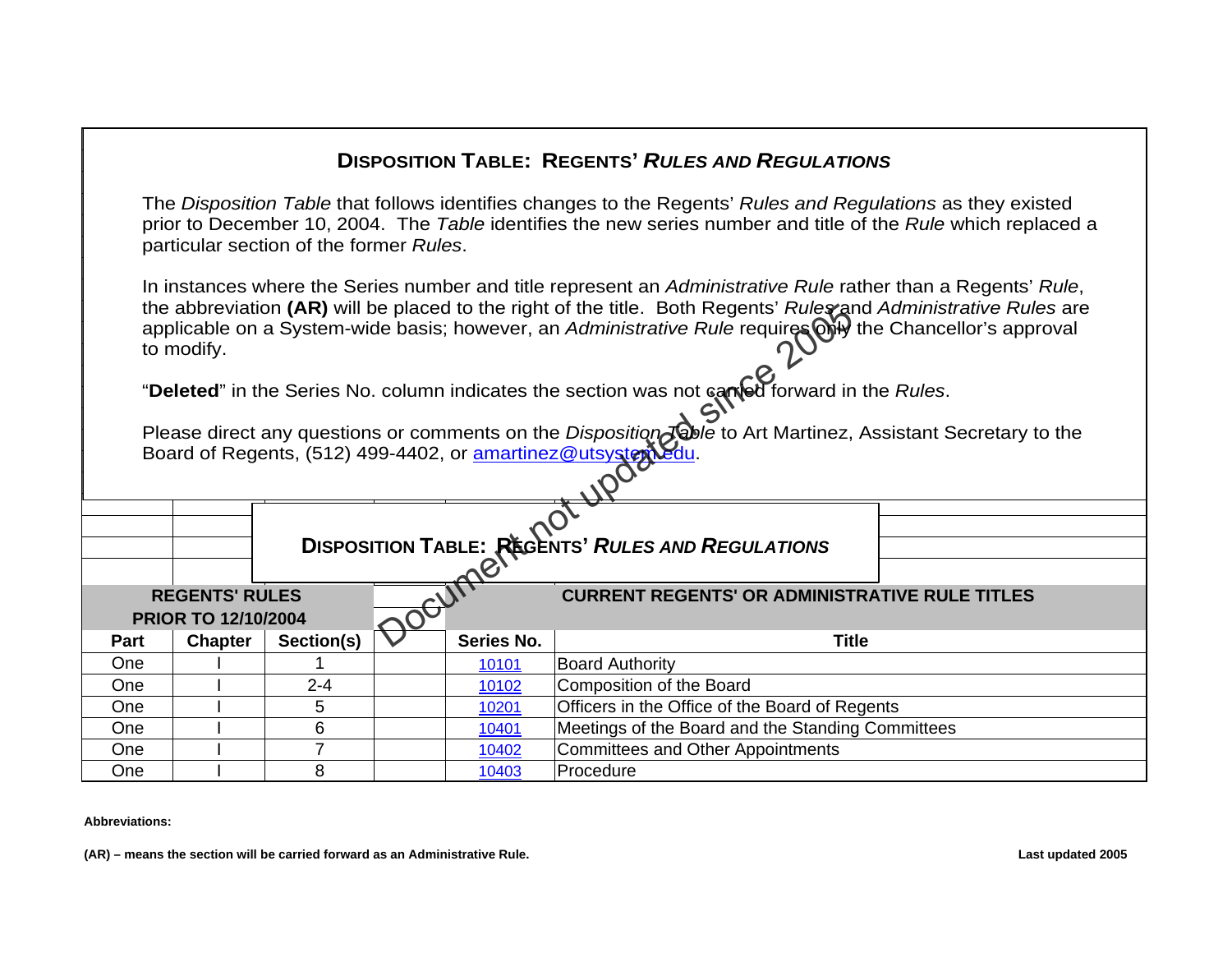| <b>REGENTS' RULES</b>      |                |                |           |                   | <b>CURRENT REGENTS' OR ADMINISTRATIVE RULE TITLES</b> |
|----------------------------|----------------|----------------|-----------|-------------------|-------------------------------------------------------|
| <b>PRIOR TO 12/10/2004</b> |                |                |           |                   |                                                       |
| Part                       | <b>Chapter</b> | Section(s)     |           | <b>Series No.</b> | <b>Title</b>                                          |
| One                        |                | 9              |           | 10501             | Delegation to Act on Behalf of the Board              |
| One                        |                | 10             |           | 10701             | <b>Policy Against Discrimination</b>                  |
| One                        |                | 11             |           | 10601             | Guidelines for the Santa Rita Award                   |
| One                        | $\mathbf{I}$   | $1 - 3.2$      |           | 20101             | Chancellor                                            |
| One                        | $\mathbf{I}$   | 3.3            |           | 20401             | Audit and Compliance                                  |
| One                        | $\mathbf{I}$   | $4 - 18$       |           | <b>Deleted</b>    |                                                       |
| One                        | $\mathbf{I}$   | 19             |           | 20201             | Presidents                                            |
| One                        | $\mathbf{I}$   | 20             |           | 20102             | Appointment of Officers                               |
| One                        | $\mathbf{I}$   | $21 - 22$      |           | 20301             | Honorary Titles and Degrees                           |
| One                        | III            | $1 - 1.5$      |           | 30102             | General Appointment Information                       |
| One                        | III            | 1.6            |           | 31001             | Faculty Appointments and Titles                       |
| One                        | III            | $\overline{2}$ |           | 30601             | Discipline and Dismissal of Employees                 |
| One                        | III            | 3              |           | 30602             | Employee Grievance                                    |
| One                        | $\mathbf{III}$ | $4 - 4.7$      |           | 30104             | Conflictor Interest                                   |
| One                        | III            | 4.8            |           | 30105             | Sexual Harassment and Misconduct                      |
| One                        | III            | 5              |           | 30106             | <b>M</b> epotism                                      |
| One                        | III            | $6 - 6.2$      |           | 31002             | Tenure                                                |
| One                        | $\mathbf{III}$ | 6.3            |           |                   | Termination of a Faculty Member                       |
| One                        | III            | $6.4 - 6.6$    |           | 30103             | <b>Standards of Conduct</b>                           |
| One                        | III            | $6.7 - 6.10$   | $\cdot 0$ | 31002             | Notice of Non-Renewal to Non-Tenured Faculty Members  |
| One                        | III            | $6.11 - 6.12$  |           | 31003             | Abandonment of Academic Positions or Programs         |
| One                        | III            | $7 - 12$       |           | 31004             | Rights and Responsiblities of Faculty Members         |
| One                        | III            | 13             |           | 30103             | <b>Standards of Conduct</b>                           |
| One                        | $\mathbf{III}$ | $14 - 22$      |           | 30201             | <b>Leave Policies</b>                                 |
| One                        | III            | 23             |           | 31005             | <b>Faculty Absence</b>                                |
| One                        | $\mathbf{III}$ | $24 - 27$      |           | 31004             | Rights and Responsiblities of Faculty Members         |
| One                        | III            | 28             |           | 10501             | Delegation to Act on Behalf of the Board              |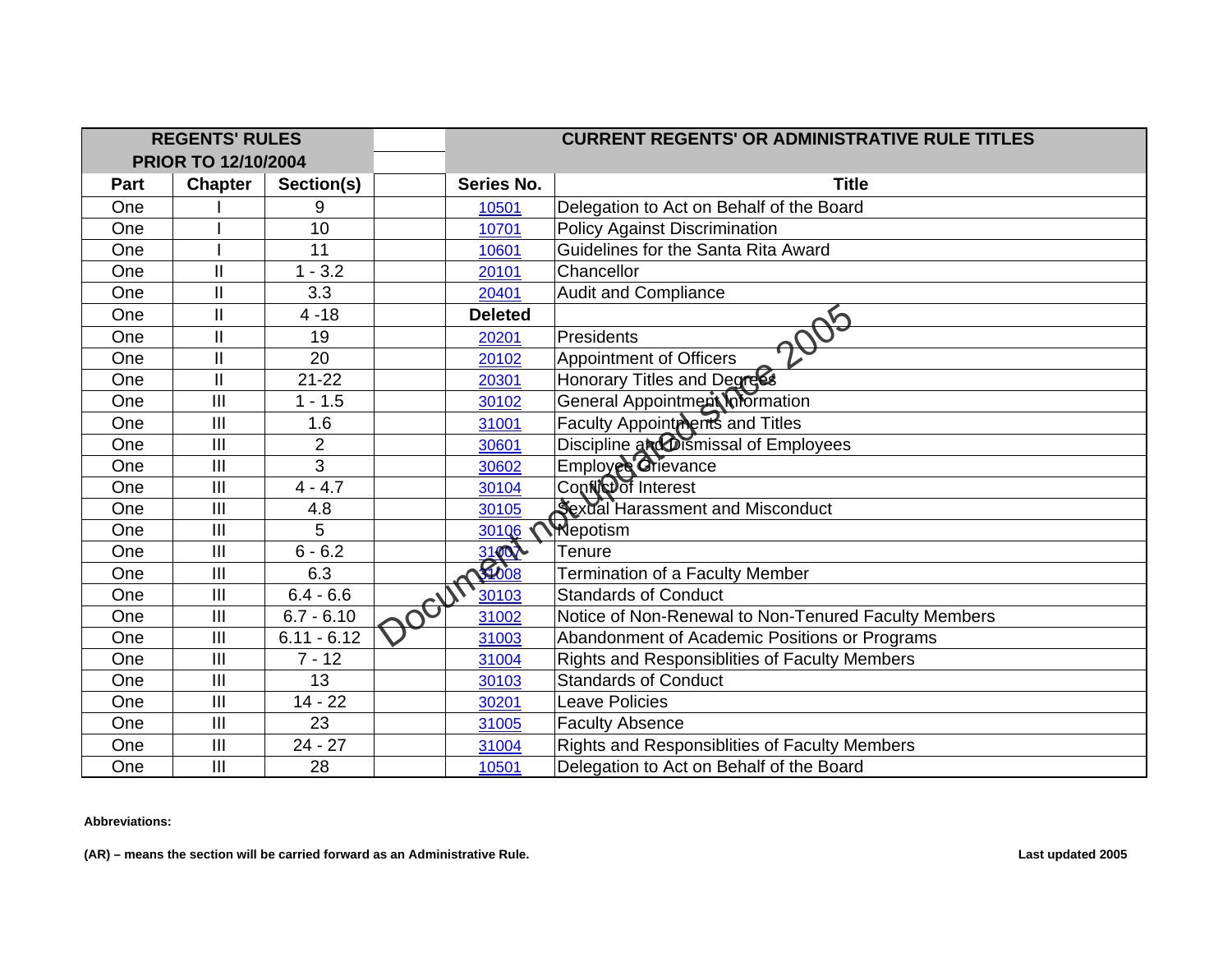| <b>REGENTS' RULES</b>      |                |             |             | <b>CURRENT REGENTS' OR ADMINISTRATIVE RULE TITLES</b> |                                                            |  |
|----------------------------|----------------|-------------|-------------|-------------------------------------------------------|------------------------------------------------------------|--|
| <b>PRIOR TO 12/10/2004</b> |                |             |             |                                                       |                                                            |  |
| Part                       | <b>Chapter</b> | Section(s)  |             | Series No.                                            | <b>Title</b>                                               |  |
| One                        | III            | 29          |             | <b>Deleted</b>                                        |                                                            |  |
| One                        | III            | $30 - 31$   |             | 10501                                                 | Delegation to Act on Behalf of the Board                   |  |
| One                        | III            | 32          |             | <b>Deleted</b>                                        |                                                            |  |
| One                        | III            | 33          |             | 30301                                                 | <b>Employment of Retirees</b>                              |  |
| One                        | $\mathbf{III}$ | 34          |             | 40201                                                 | <b>Registered Organizations</b>                            |  |
| One                        | III            | 35          |             | 30103                                                 | <b>Standards of Conduct</b>                                |  |
| One                        | $\mathbf{III}$ | 36          |             | 31006                                                 | Academic Workload Requirements                             |  |
| One                        | III            | $37 - 37.2$ |             | 30501                                                 | <b>Employee Evaluations</b>                                |  |
| One                        | III            | 37.3        |             | 31102                                                 | Evaluation of Tenured Faculty                              |  |
| One                        | III            | 37.4        |             | 31101                                                 | Evaluation of Administrators                               |  |
| One                        | III            | 38          |             | 30401                                                 | <b>Employee and Advisory Councils</b>                      |  |
| One                        | III            | 39          |             | 31005                                                 | Faculty Abserce                                            |  |
| One                        | $\mathsf{IV}$  | $1 - 2$     |             | 40101                                                 | Faculties <b>Kote</b> in Educational Policy Formulation    |  |
| One                        | IV             | 3           |             | 30401                                                 | Employee and Faculty Advisory Councils                     |  |
| One                        | $\vee$         | $1 - 6$     |             | 40311                                                 | <b>Staduate Education</b>                                  |  |
| One                        | VI             | $1 - 1.5$   |             | 501Q1                                                 | <b>Student Conduct and Discipline</b>                      |  |
| One                        | VI             | 1.6         |             | $\frac{5000}{50001}$                                  | <b>Student Advisory Council</b>                            |  |
| One                        | VI             | $2 - 3$     |             |                                                       | <b>Student Conduct and Discipline</b>                      |  |
| One                        | VI             | 4           | <b>10CH</b> | 50202                                                 | <b>Student Organizations</b>                               |  |
| One                        | VI             | 5           |             | 50203                                                 | Participation in Student Government                        |  |
| One                        | VI             | $6 - 6.3$   |             | 80101                                                 | Category of Facilities and Authorized Users                |  |
| One                        | VI             | 6.4         |             | 80110                                                 | Protection of Artificial Bodies of Water or Other Property |  |
| One                        | VI             | 6.5         |             | 80102                                                 | <b>Alcoholic Beverages</b>                                 |  |
| One                        | VI             | 6.6         |             | 80103                                                 | Soliciation                                                |  |
| One                        | VI             | $6.7 - 6.8$ |             | 80104                                                 | Use of Facilities                                          |  |
| One                        | VI             | 6.9         |             | 80105                                                 | Joint Sponsorship of the Use of Property or Buildings      |  |
| One                        | VI             | 6.10        |             | 80106                                                 | <b>Special Use Facilities</b>                              |  |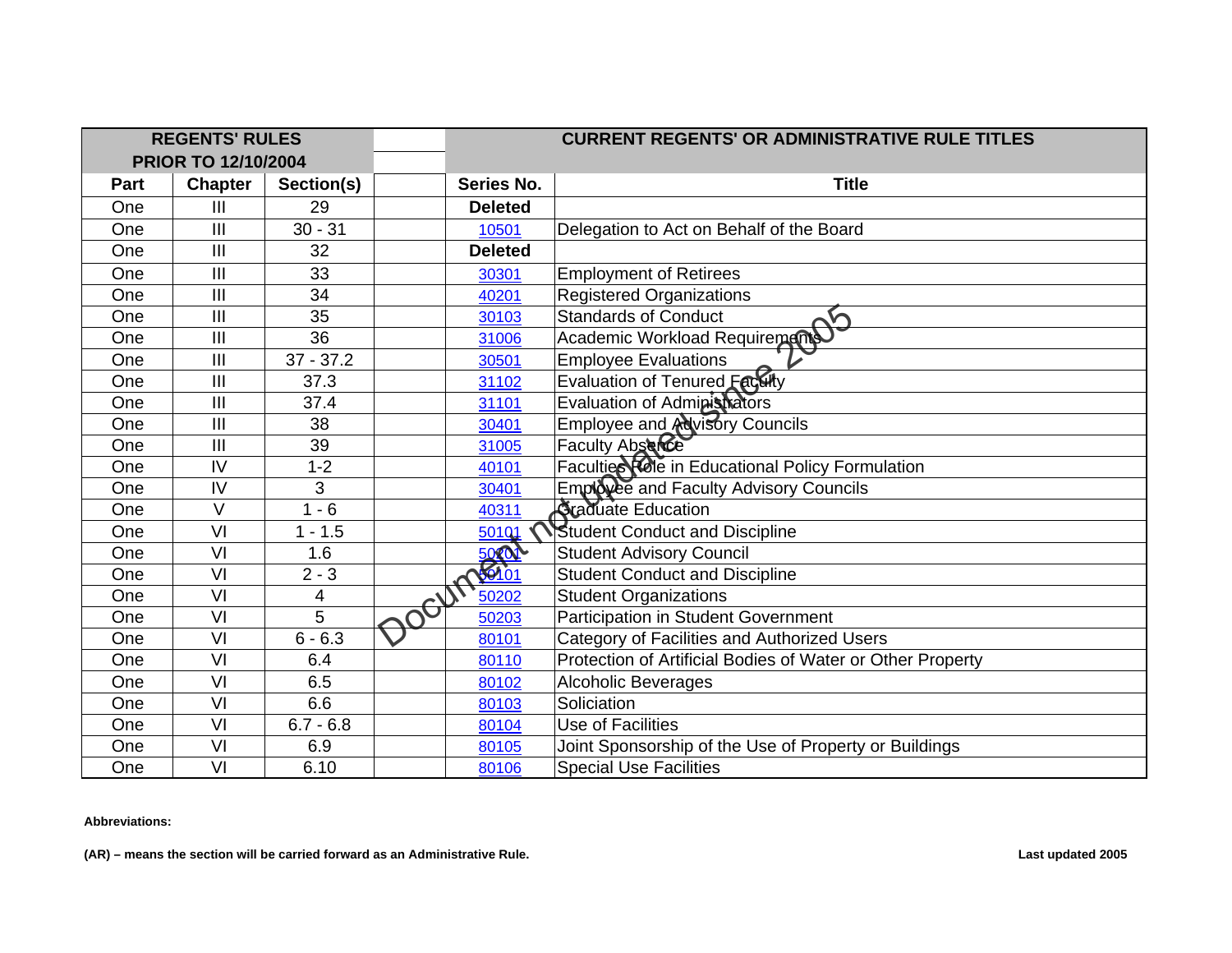| <b>REGENTS' RULES</b>      |                |                | <b>CURRENT REGENTS' OR ADMINISTRATIVE RULE TITLES</b> |                                                             |  |
|----------------------------|----------------|----------------|-------------------------------------------------------|-------------------------------------------------------------|--|
| <b>PRIOR TO 12/10/2004</b> |                |                |                                                       |                                                             |  |
| Part                       | <b>Chapter</b> | Section(s)     | <b>Series No.</b>                                     | <b>Title</b>                                                |  |
| One                        | VI             | 6.11           | 80107                                                 | Filiming Motion Pictures or Television Productions          |  |
| One                        | VI             | 6.12           | <b>Deleted</b>                                        |                                                             |  |
| One                        | VI             | 6.13           | <b>Deleted</b>                                        |                                                             |  |
| One                        | VI             | 6.14           | 80108                                                 | Use of Facilities for Weddings                              |  |
| One                        | VI             | $\overline{7}$ | 40501                                                 | Speech and Assembly                                         |  |
| One                        | VI             | 8              | 40301                                                 | <b>General Admission Policy</b>                             |  |
| One                        | VI             | 9              | 40401                                                 | Assessment, Collection, and Warrer of Tuition and Fees      |  |
| One                        | VI             | 10             | 50301                                                 | Off-Campus Student Housing                                  |  |
| One                        | VI             | 11             | 50303                                                 | ince<br>Debts of Students                                   |  |
| One                        | VI             | 12             |                                                       |                                                             |  |
| One                        | VI             | 13             | 40502                                                 | Negotiations Related to Disruptive Activities Prohibited    |  |
| One                        | VII            | 1              | 60101                                                 | Acceptance and Administration of Gifts                      |  |
| One                        | VII            | $\overline{2}$ | 60201                                                 | Administration of Fellowships, Scholarships, and Loan Funds |  |
| One                        | VII            | 3              | 60202                                                 | Endowed Academic Positions                                  |  |
| One                        | VII            | 4              | 20101                                                 | Chancellor                                                  |  |
| One                        | VII            | 5              | 60301                                                 | Development Board of an Institution                         |  |
| One                        | VII            | 6              | 0002                                                  | Advisory Councils of an Institution                         |  |
| One                        | VII            | 7              |                                                       | <b>Internal Foundations</b>                                 |  |
| One                        | VII            | 8              | 60304                                                 | <b>Internal Non-Profit Corporations</b>                     |  |
| One                        | VII            | $9\,$          | 60305                                                 | <b>External Non-Profit Corporations</b>                     |  |
| One                        | VII            | 10             | 60306                                                 | Use of University Resources                                 |  |
| Two                        |                | 1              | 80801                                                 | Flags                                                       |  |
| Two                        |                | $\overline{2}$ | 40801                                                 | Official Seal, Colors, Logo, and Mascot                     |  |
| Two                        |                | 3              | 40701                                                 | <b>Medical and Hospital Services</b>                        |  |
| Two                        |                | 4              | 40601                                                 | Institutions Comprising The University of Texas System      |  |
| Two                        |                | 5              | 40901                                                 | <b>Charter Schools</b>                                      |  |
| Two                        | $\mathbf{I}$   |                | <b>Deleted</b>                                        |                                                             |  |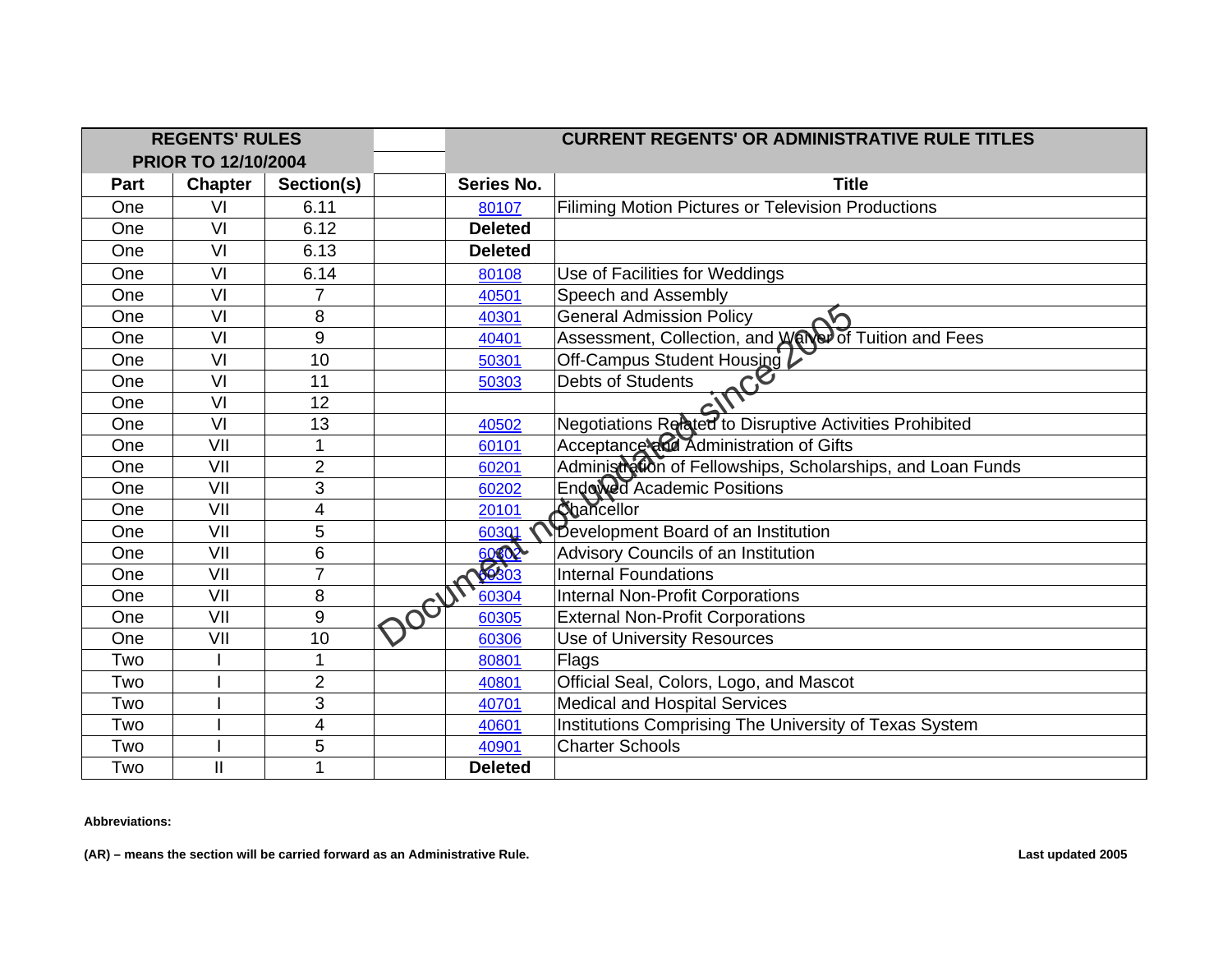| <b>REGENTS' RULES</b>      |                |                | <b>CURRENT REGENTS' OR ADMINISTRATIVE RULE TITLES</b> |                |                                                                       |
|----------------------------|----------------|----------------|-------------------------------------------------------|----------------|-----------------------------------------------------------------------|
| <b>PRIOR TO 12/10/2004</b> |                |                |                                                       |                |                                                                       |
| Part                       | <b>Chapter</b> | Section(s)     |                                                       | Series No.     | <b>Title</b>                                                          |
| Two                        | н              | 2              |                                                       | 20501          | Accounting, Operating Budgets, and Legislative Appropriation Requests |
| Two                        | $\mathbf{I}$   | 3              |                                                       | 20401          | <b>Audit and Compliance</b>                                           |
| Two                        | $\mathbf{I}$   | $4 - 7$        |                                                       | 20501          | Accounting, Operating Budgets, and Legislative Appropriation Requests |
| Two                        | III            |                |                                                       | 22101          | Receipt of Funds and Unpaid Charges (AR)                              |
| Two                        | III            | $2 - 4$        |                                                       | 22201          | Deposits and Loans (AR)                                               |
| Two                        | III            | 5              |                                                       | <b>Deleted</b> |                                                                       |
| Two                        | III            | 6              |                                                       | <b>Deleted</b> |                                                                       |
| Two                        | III            | $\overline{7}$ |                                                       | <b>Deleted</b> |                                                                       |
| Two                        | III            | 8              |                                                       | <b>Deleted</b> |                                                                       |
| Two                        | $\mathbf{III}$ | 9              |                                                       | <b>Deleted</b> | since 2005                                                            |
| Two                        | III            | 10             |                                                       | 20801          | <b>Travel</b>                                                         |
| Two                        | III            | 11             |                                                       | 80601          | Property and Casualty Insurance                                       |
| Two                        | IV             | $1 - 5$        |                                                       | 22601          | Purchasing (AR)                                                       |
| Two                        | $\vee$         | 1              |                                                       | 30113          | Classified Personnel Program (AR)                                     |
| Two                        | $\vee$         | $\overline{2}$ |                                                       | 30111          | Overtime (AR)                                                         |
| Two                        | $\vee$         | 3              |                                                       | 30112          | <b>Training and Education</b>                                         |
| Two                        | VI             | $1 - 7$        |                                                       | $\sqrt{2}$     | <b>Employee Benefits</b>                                              |
| Two                        | VI             | 8              |                                                       | <b>Oeleted</b> |                                                                       |
| Two                        | VI             | 9              |                                                       | 30202          | <b>Employee Benefits</b>                                              |
| Two                        | VI             | $10 - 11$      |                                                       | <b>Deleted</b> |                                                                       |
| Two                        | VII            | 1              |                                                       | <b>Deleted</b> |                                                                       |
| Two                        | VII            | $\overline{2}$ |                                                       | <b>Deleted</b> |                                                                       |
| Two                        | VII            | 3              |                                                       | 80601          | Property and Fidelity Insurance                                       |
| Two                        | VII            | 4              |                                                       | <b>Deleted</b> |                                                                       |
| Two                        | VII            | 5              |                                                       | <b>Deleted</b> |                                                                       |
| Two                        | VII            | 6              |                                                       | 80203          | Telephones (AR)                                                       |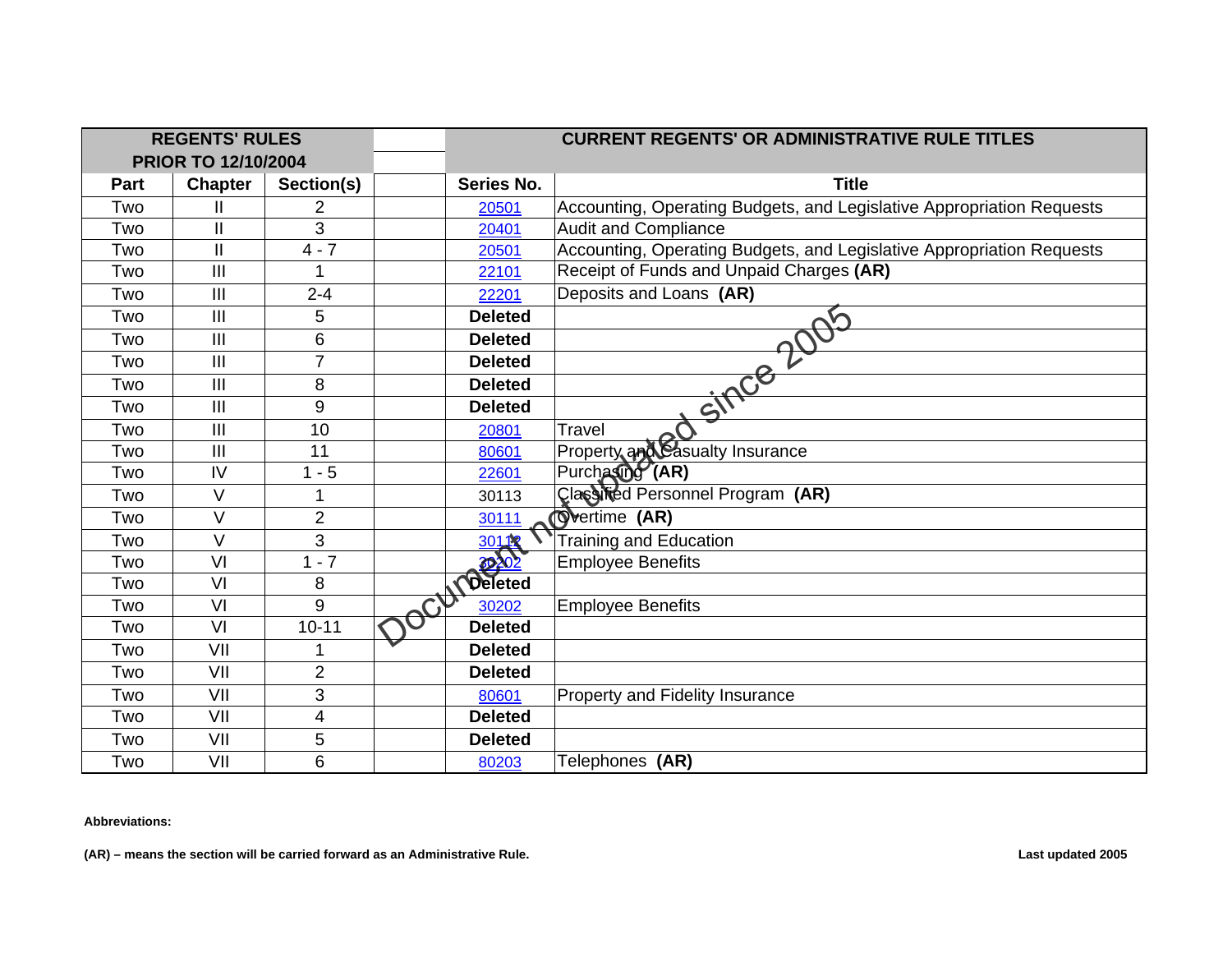| <b>REGENTS' RULES</b>      |                           |                | <b>CURRENT REGENTS' OR ADMINISTRATIVE RULE TITLES</b> |                                                               |  |
|----------------------------|---------------------------|----------------|-------------------------------------------------------|---------------------------------------------------------------|--|
| <b>PRIOR TO 12/10/2004</b> |                           |                |                                                       |                                                               |  |
| Part                       | <b>Chapter</b>            | Section(s)     | <b>Series No.</b>                                     | <b>Title</b>                                                  |  |
| Two                        | VII                       | $7 - 8$        | 80201                                                 | Disposal of U. T. System Property                             |  |
| Two                        | VII                       | 9              | 80202                                                 | Disposal of Unclaimed Property (AR)                           |  |
| Two                        | VIII                      |                | 80307                                                 | Naming of Facilities                                          |  |
| Two                        | VIII                      | $\overline{2}$ | 80301                                                 | Capital Improvement Program                                   |  |
| Two                        | VIII                      | 3              | 80302                                                 | <b>Institutional Commitees</b>                                |  |
| Two                        | VIII                      | 4              | 80402                                                 | Major Construction and Repair and Rehabilitation Projects     |  |
| Two                        | VIII                      | 5              | 80403                                                 | Minor Construction and Repair and Rehabilitation Projects     |  |
| Two                        | VIII                      | 6              | <b>Deleted</b>                                        |                                                               |  |
| Two                        | VIII                      | $\overline{7}$ | 80901                                                 | Constitutional and Legislatve Restrictions                    |  |
| Two                        | IX                        | $1 - 2$        | 70101                                                 | Authority to Accept and Manage Assets                         |  |
| Two                        | IX                        | $3-5$          | 70201                                                 | Investment Policles                                           |  |
| Two                        | IX                        | 6              | 70301                                                 | Matters Relating to Real Property                             |  |
| Two                        | X                         | $1 - 3$        | <b>Deleted</b>                                        |                                                               |  |
| Two                        | X                         | 4              | 80701                                                 | Approval of Housing Rates                                     |  |
| Two                        | X                         | 5              | <b>Deleted</b>                                        | $\phi^{\prime}$                                               |  |
| Two                        | $\boldsymbol{\mathsf{X}}$ | $6\phantom{1}$ | Deleted                                               |                                                               |  |
| Two                        | $\overline{X}$            | $\overline{7}$ | <b>Deleted</b>                                        |                                                               |  |
| Two                        | $\boldsymbol{\mathsf{X}}$ | 8              | Peleted                                               |                                                               |  |
| Two                        | $\sf X$                   | 9              | <b>Deleted</b>                                        |                                                               |  |
| Two                        | $\sf X$                   | 10             | 50305                                                 | <b>Employment of a Student Attorney</b>                       |  |
| Two                        | $\overline{\mathsf{x}}$   | 11             | 50304                                                 | <b>Student Debit Cards</b>                                    |  |
| Two                        | XI                        | $1 - 3$        | 10501                                                 | Delegation to Act on Behalf of the Board                      |  |
| Two                        | XII                       | $1 - 3$        | 90101                                                 | <b>General Rules for Intellectual Property</b>                |  |
| Two                        | XII                       | 4              | 90102                                                 | <b>Property Rights and Obligations</b>                        |  |
| Two                        | XII                       | 5              | 90103                                                 | <b>Equity Interest</b>                                        |  |
| Two                        | XII                       | $6 - 7$        | 90104                                                 | <b>Business Participation and Reporting</b>                   |  |
| Two                        | XII                       | 8              | 90105                                                 | Execution of Legal Documents Related to Intellectual Property |  |